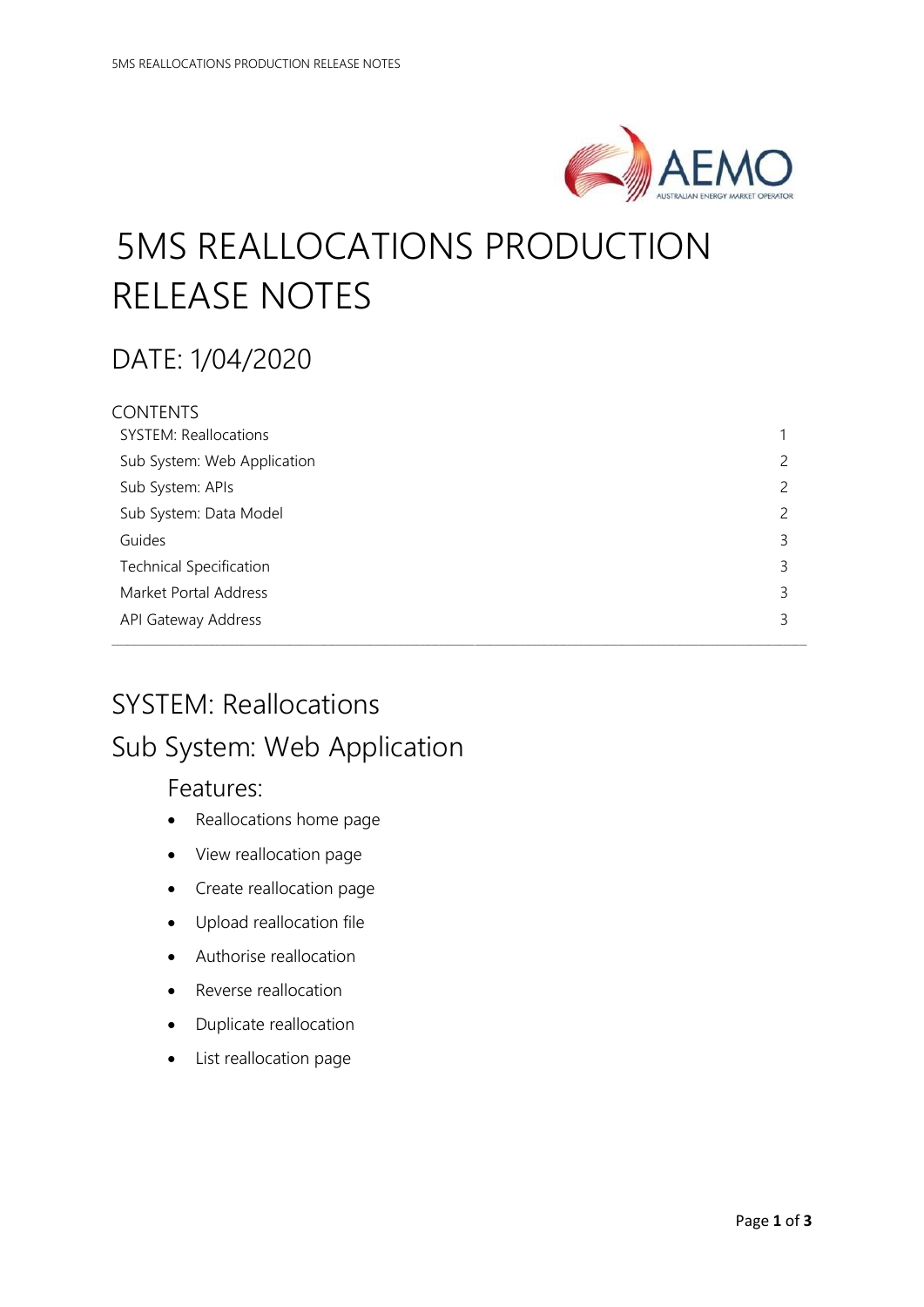# Sub System: APIs

### 13 new APIs are included in this Release:

| <b>Function Name</b>  | Description                                                      |
|-----------------------|------------------------------------------------------------------|
| submitReallocation    | Create a new reallocation and set status to Submit               |
| authoriseReallocation | As a reallocation counterparty, authorise a submitted            |
|                       | reallocation                                                     |
| cancelReallocation    | Cancel or reject a reallocation                                  |
| getReallocations      | Retrieve a list of reallocations matching the specified criteria |
| getReallocation       | Retrieve details of a single reallocation                        |
| getAgreementTypes     | Retrieve a list of available reallocation agreement types        |
| getCalendars          | Retrieve a list of supported calendars matching the              |
|                       | specified criteria                                               |
| getCalendar           | Retrieve the list of public holidays for a single calendar.      |
| getParticipants       | Retrieve a list of NEM participants                              |
| getProfileTypes       | Retrieve a list of available reallocation profile types          |
| getReallocationSteps  | Retrieve a list of available reallocation step IDs               |
| getRegions            | Retrieve a list of NEM regions                                   |
| getMarketPriceCap     | Retrieve the NEM Market Price Cap at a given effective date.     |

# Sub System: Data Model

This Release contains a new version of the Electricity Data Model v4.30. The REALLOCATIONS table has been modified with two news columns added, CALENDARID, INTERVALLENGTH.